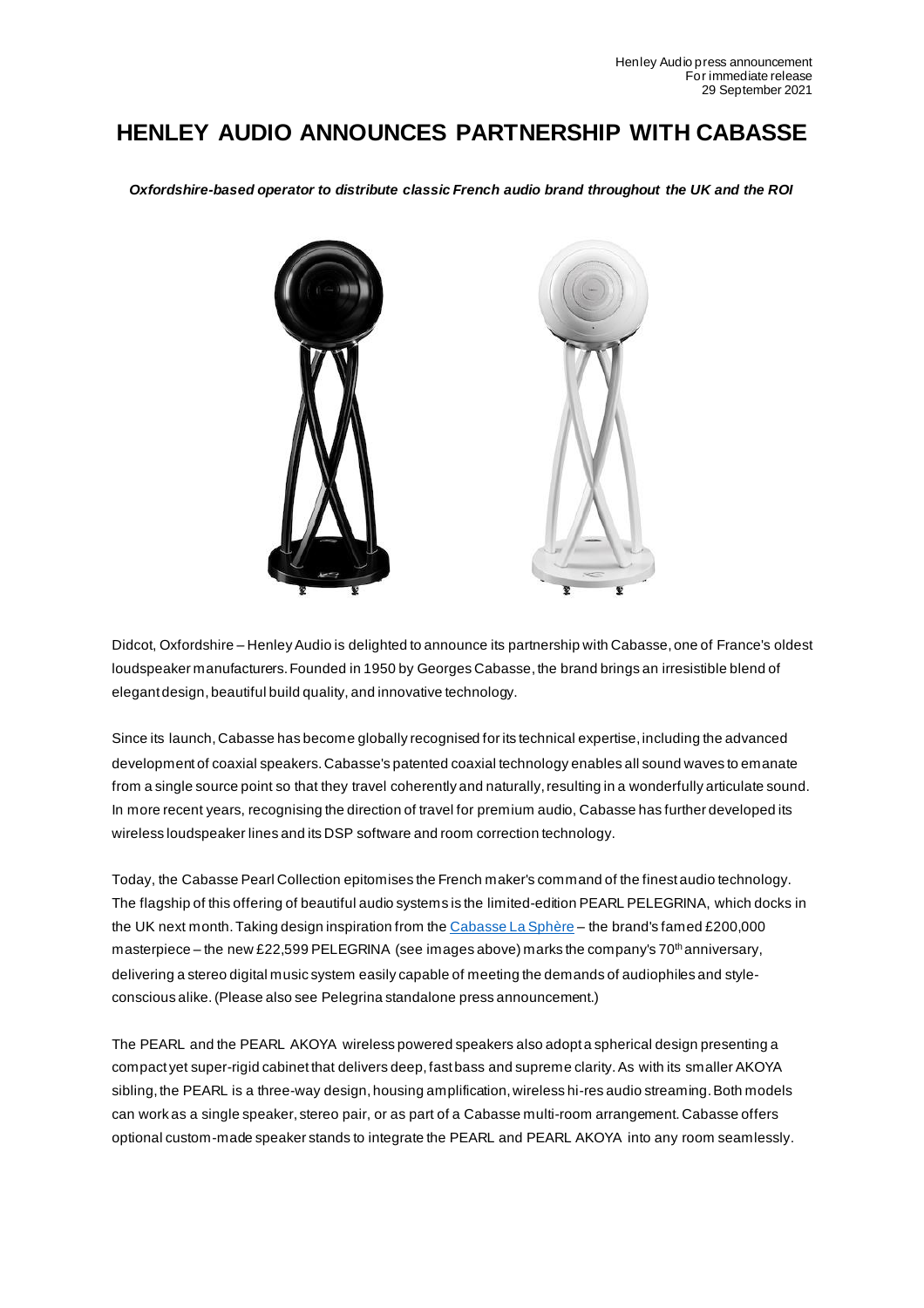Joining the PELEGRINA as a 2021 addition to the PEARL Collection is the PEARL SUB. Yes, a subwoofer, but this is not a partner for deep bass-armed PEARL or PEARL AKOYA. The PEARL SUB is an active sub equipped with room correction technology and high-resolution streaming. Primed to perfectly integrate with the French maker's line, team the PEARL SUB with Cabasse's Baltic 5, Lifestyle iO3, or Riga 2, and you have a sensational set-up as capable of providing jaw-dropping sound as it is of dispensing eye-catching looks.



Above: PEARL AKOYA as a stereo pair

Laurence Armstrong, managing director of Henley Audio, said: "We're truly excited to be working with Cabasse. The systems their teams have produced over 70+ years in the industry offer a truly exceptional user experience housed in products that deliver acoustically and aesthetically. We are big lovers of the striking and unique stylings of Cabasse loudspeakers, so being able to offer beautifully engineered products that deliver on that front while still being sonic and acoustic powerhouses, was something we had to jump at."

With immediate effect, Henley Audio takes charge of brand sales, marketing, service, and pre-/post-sales support for Cabasse in the UK and the Republic of Ireland. Stock is available to view now at www.henleyaudio.co.uk, with more models to be introduced during Q4 2021.

**About Henley Audio**